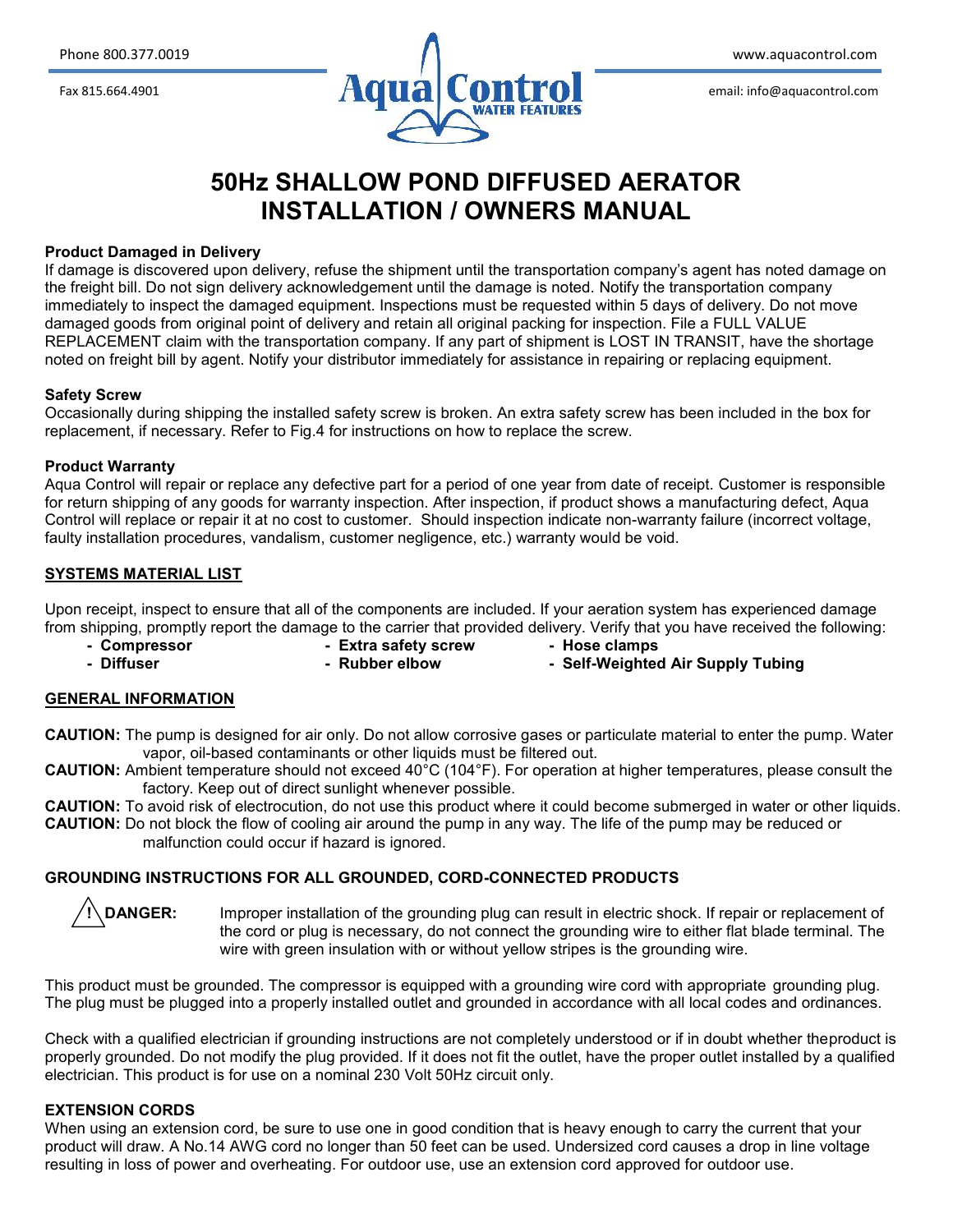**WARNING:** Pump housing surfaces can become hot during operation. Shut off unit and allow to cool before handling. **CAUTION:** Do not operate if the cord or plug is damaged, the pump is malfunctioning, dropped or damaged in any way.

## **DIFFUSER ASSEMBLY –ALL MODELS**

The following steps still need to be completed prior to installing the Diffuser:

1. Screw Membrane Diffuser Tube to blue check valve (arrow on check valve must point towards tube diffuser) as shown. Hand tighten only.

2. Push self- weighted air tubing onto barb. Tighten together using hose clamp.



## **SELF-WEIGHTED AIR TUBING ATTACHMENT FOR MODEL SP10**

The following steps still need to be completed prior to installing the Diffuser:

1. Slip rubber elbow over the circular discharge outlet of the compressor.

2. Slide first pinch clamp over the rubber elbow and secure around circular discharge outlet.

3. Slide second pinch clamp over the rubber elbow and slide it out of the way. Insert 3/8" Self-Weighted Air Tubing into rubber elbow approximately 1 inch and secure with pinch clamp.

4. Ensure all connections are secured by pinch clamps.



To attach the Manifold, push the 5/8" black air tubing over the circular discharge outlet of the compressor. Tighten securely with accompanying hose clamp.

The Manifold will have either two or three valves. The valves allow for adjusting airflow to specific diffusers. When the pump is turned on, ALL Manifold valves MUST be completely open so not to overload the compressor at start-up. During operation, never completely close any valves.

Model SP10 does not use a Manifold.



# **COMPESSOR INSTALLATION**

The compressor is designed for easy placement on the ground. The pump should be in an upright, level position and remain on a stable, rigid operating surface for proper operation. Do not place the compressor in direct sunlight or in an area with obstructed airflow. The entire system can be hidden behind landscaping and foliage. Do not cover the compressor with a fake

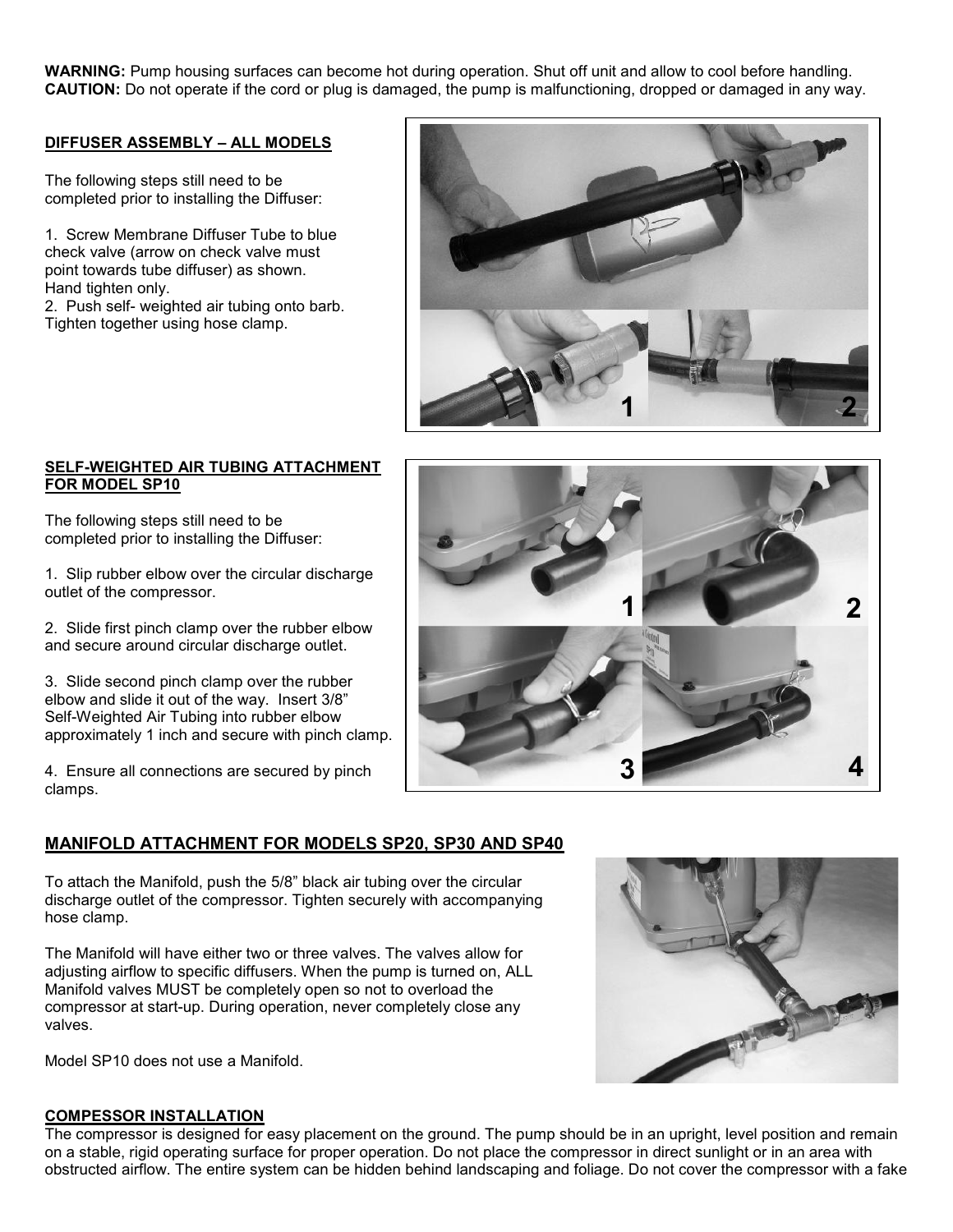rock or other enclosure, as it needs fresh air to keep cool. In climates that reach over 100°F, shading of the compressor is recommended.

# **DIFFUSER BASE PLACEMENT**

Correct placement of the Stainless Steel Diffuser Base is critical. The ability of the aeration system to affect your pond is dependent upon the position of the Diffuser.

1. Uncoil the roll of self-weighted tubing along the shoreline of your pond. Make sure the tubing has no twist or tangles to make it easier to install the Stainless Steel Diffuser Base.

2. While holding the Stainless Steel Diffuser Base, begin pulling to the desired location in pond. Make sure membrane diffuser is upright.

# **SYSTEM START-UP PROCEDURES**

The purpose of the Diffused Aeration System is to circulate the pond's entire water column. This circulation increases oxygen levels and eliminates drastic temperature fluctuations. **To avoid an oversaturation of Hydrogen Sulfide and Carbon Dioxide and the potential for a fish kill, the procedures below must be followed**.

- Turn on the system and operate for 15 minutes.
- Turn off the system for the remainder of the day.
- Restart the system the next day and operate for 30 minutes.
- Turn the system off for the rest of the day.
- Each day, double the operating time from the previous day until the system is running continuously. This should take approximately 8 days.

## **WINTER OPERATIONS & PRECAUTIONS**

## **DROWNING DANGER!**

Using an aeration system during freezing conditions in an ice-covered lake causes large holes in the ice with thinning around the edges. Injury or fatality may result if people fall through the ice in these locations. Aqua Control strongly recommends that these areas and the associated dangers be clearly posted in multiple locations around the lake, pond or marina. The owner assumes **all responsibility** for using the Aeration System during winter months.

To prevent the risk of cooling the entire water column in the pond, move the Diffuser(s) to a shallower portion of the pond (typically one-half of the depth of the original placement) and operate there until spring thaw. Moving the Diffuser to shallower water allows warmer water to remain in the lower regions of the pond and prevents the water from becoming too cold for fish.

Bury the self-weighted tubing on shore sloping downhill without any dips in the line and below the frost line or insulated.

If you choose to turn off the system for the winter, simply disconnect the compressor from the air tubing and bring it inside to keep it from freezing.

In the spring, when the system is restarted, the air tubing may still contain ice inside. If this occurs, one cup of denatured alcohol per frozen line to melt the ice enough to allow the compressor to push air through the line until heat generated by the compressor melts the remaining ice.

## **MAINTENANCE**

Use only authorized parts that are supplied or approved by ACI. Use of non-approved parts may result in poor performance, could create a hazardous situation and will void the warranty.

Unplug the system from the outlet and refer servicing to a qualified electrician if the power cord is damaged or frayed or the cabinet is producing unusual noises or odors.

**WARNING:** Always disconnect power before installing or servicing. Failure to do so could result in electrical shock, injury or death. The motor is thermally protected and will automatically restart when it cools if the thermal protection switch is tripped.

**CAUTION:** The filters must be periodically cleaned or replaced. A clogged filter can cause overheating or pump failure.

Any servicing of the unit other than that recommended in the instruction manual must be performed by an Authorized Service Facility. Inspection of filters is suggested every three months. When inspecting filter, also clean inlet port area of filter and housing. Filters can be cleaned with soap and water. Be sure to dry all parts and filter well before reinstalling. If the pump makes an abnormal noise, or the amount of discharged air is greatly decreased, turn off the power immediately.

For repairs or replacement parts, please contact the factory.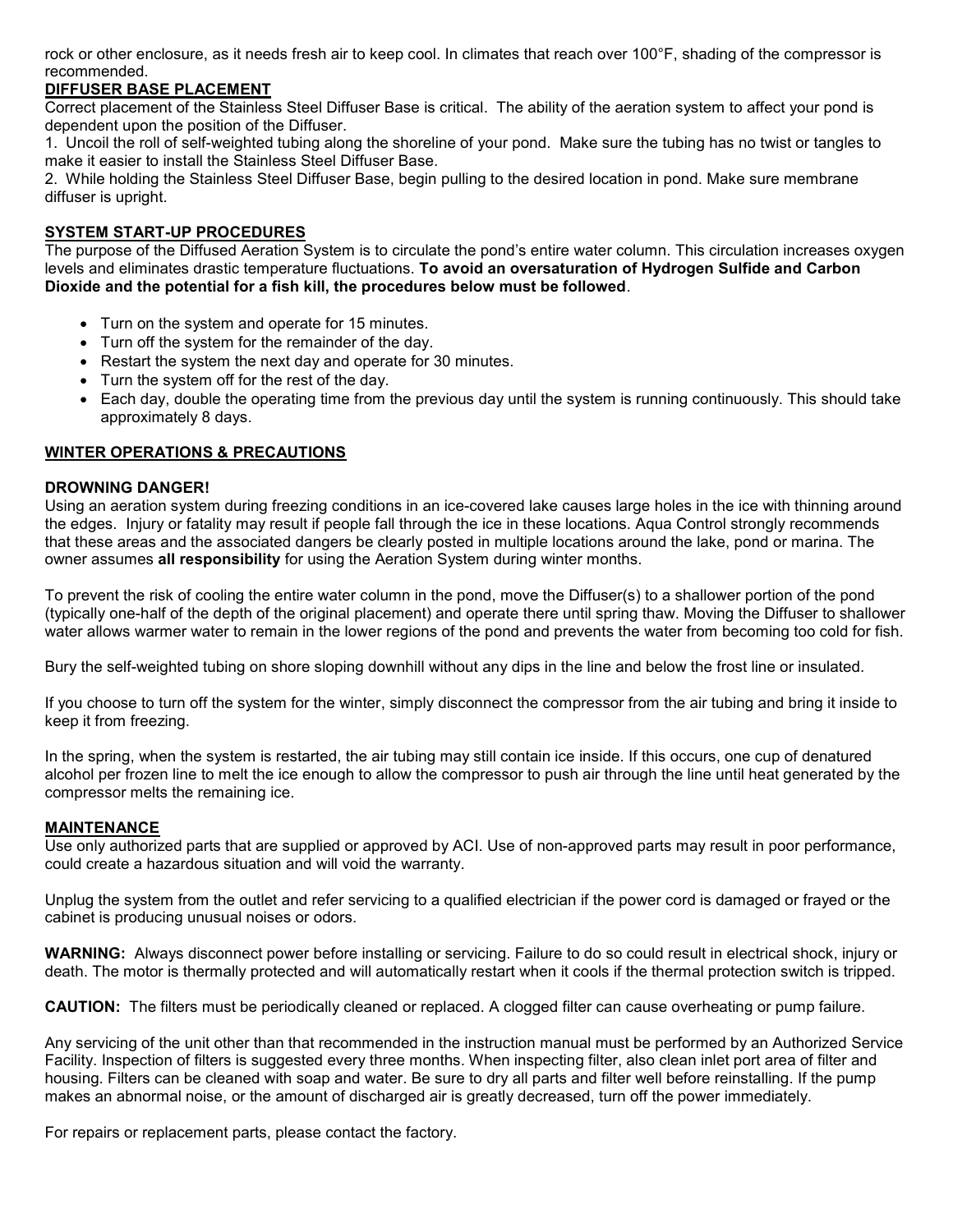# **Changing the Pump (Chamber) Assembly**

| <b>REPLACEMENT SERVICE KIT PART#</b> | <b>CONTENTS</b>                                                                                                |
|--------------------------------------|----------------------------------------------------------------------------------------------------------------|
|                                      | Head (Casing) block, Diaphragm mounting<br>block, Hex nut (U-Lock nut) / washer, Safety<br>screw / plastic nut |

# **Remove the Head (Casing) block** (Refer to Fig.2)

- Remove the four corner screws and the Upper housing. If stuck, insert screwdriver between exhaust outlet and Upper housing, and gently pry apart.
- Remove the screws from all the corners of frame cover for subsequent removal of the frame cover.
- Undo the hose band and remove the L-tube from the Head (Casing) block.
- Remove screws attaching the Head (Casing) to the pump mechanism, and remove Head (Casing) block



# **Replacing Diaphragm mounting block** (Refer to Fig.3)

- After removing Head (Casing) block, remove one of the hex nut (U-lock nut) and washer in the center of the diaphragm.
- Remove one of the Diaphragm mounting blocks from the Rod, and pull out the other Diaphragm mounting block from the pump body together with the Rod without loosening its hex nut (U-lock nut) and washer.
- Then remove the other Diaphragm mounting block from the Rod.
- Reattach a new Diaphragm mounting block on one side of the Rod with new hex nut (U-lock nut) and washer, insert the Rod in accordance with the procedure reverse to that performed when the Rod was removed the pump.
- Reattach washer and new hex nut (U-lock nut) to Rod screw protruding through other Diaphragm mounting block and tighten.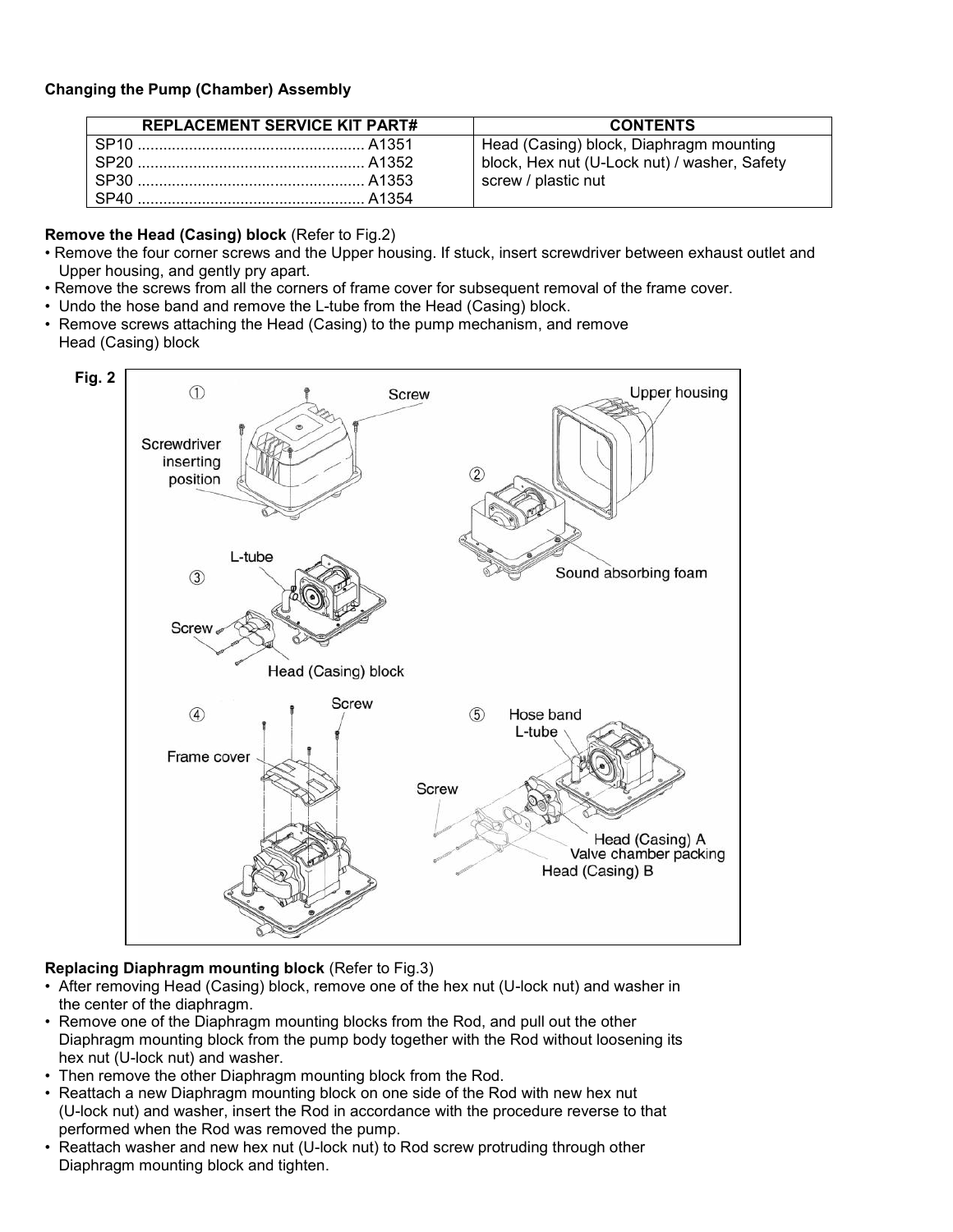

• After the diaphragm mounting block has been installed, replace with the new Head (Casing) block, reattaching the L-tube and reinstall the 4 screws holding the Head (Casing) on. (Refer to Fig .2 or 3)

# **Reinstall the Upper Housing** (Refer to Fig.3)

- Reinstall the 4 screws holding the Frame cover on.
- Reinstall the Sound absorbing form
- Reinstall the Upper housing and tighten corner screws.

# **Replacement of Safety Screw** (Refer to Fig.4)

The body of the switch is set on the upper part of the Rod. If the Diaphragm is damaged or unit is dropped, the unusual movement of the Rod will cause the upper part of the Rod to touch the L-shaped lever, contacting the spring terminal, breaking the safety screw. This turns the power off, stopping the pump automatically. This is a built in safety device to prevent any further damage to the pump.



# **Cleaning the Filter (Refer to Fig.1)**

# **REPLACEMENT FILTERPAD PART#**

| SP20.      |  |
|------------|--|
| SP 30 & 40 |  |

- Undo the truss screw securing the cover to the pump housing, and remove the Filter pad.
- Gently dust the Filter pad then hand-wash in mild soapy water and be sure to dry well before reinstalling
- Replace the Filter pad and cover. Secure with the truss screw.